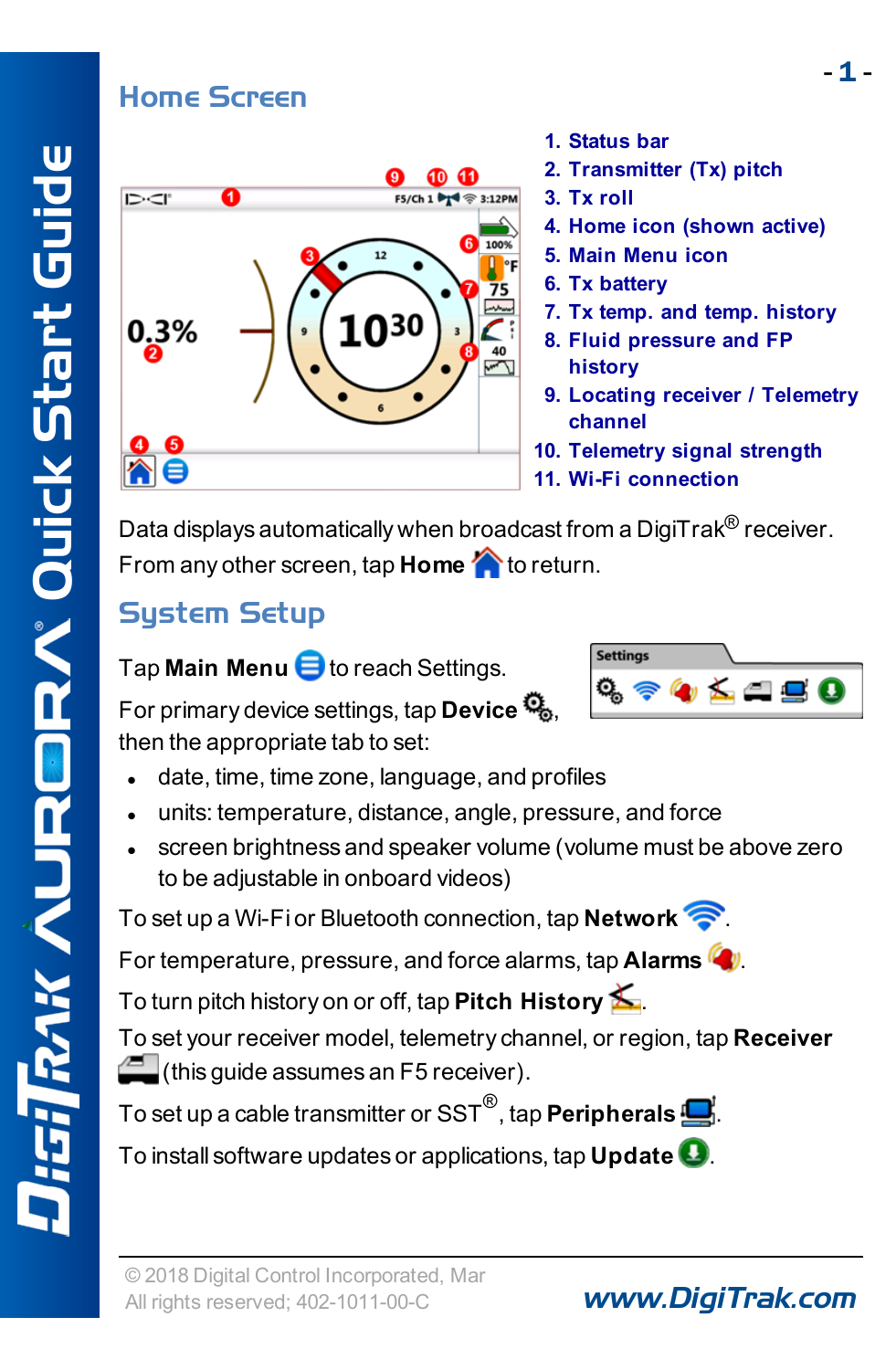- 2 <sup>-</sup> On the **Main Menu**, use the **Help** options to access safety warnings  $\Lambda$ , system information  $\bigcirc$ , self-tests  $\bigcirc$ , this Quick Start Guide  $\bigcirc$ , or instructional videos  $\bigcirc$ 

### **Check Sustems**

At the **Main Menu**  $\bigoplus$ , tap **Power On Self-Tests**  $\bigotimes$  for information on tests the Aurora $^{\circledR}$  display completed when powering up. This is useful for troubleshooting a particular component that may not be properly connected, powered on, or enabled.

## Using the Home Screen

#### Telemetry Signal Strength

The number of bars in the telemetry signal strength icon indicates the strength of signal reception. A grey icon  $^{(((\wedge_2\wedge 1))})}$  indicates no reception; a steady black icon  $^{((\wedge_{\mathbb{Z}}\wedge 1))}$ indicates Aurora is connected to a receiver that is not sending data. A flashing blue icon  $\mathbb{F}$  indicates Aurora is receiving new data from the receiver.

#### Roll Offset

When roll offset is enabled on the receiver for a standard transmitter, it displays on the Home screen automatically. Tap and hold the roll offset clock only for cable transmitter roll offset.

#### Fluid Pressure

Fluid pressure values are only available with a fluid pressure transmitter or TensiTrak® system; maximum displayed pressure is 250 psi. Pressure over 250 psi displays as **+OL**.

#### **Temperature**

Because the digital thermometer is inside the transmitter, it takes time to detect temperature increases due to external drilling conditions. Use the Transmitter (Tx) temperature and history on the **Home** screen to monitor temperature and resolve increases quickly to avoid irreversible transmitter damage.

## Menu Shortcuts

Tap and hold screen elements like pitch, temperature  $\mathbf{I}^*$  or receiver/telemetry channel(**F5/Ch1** on the "Home Screen" on the [previous](#page-0-0) page) to jump to settings for those elements.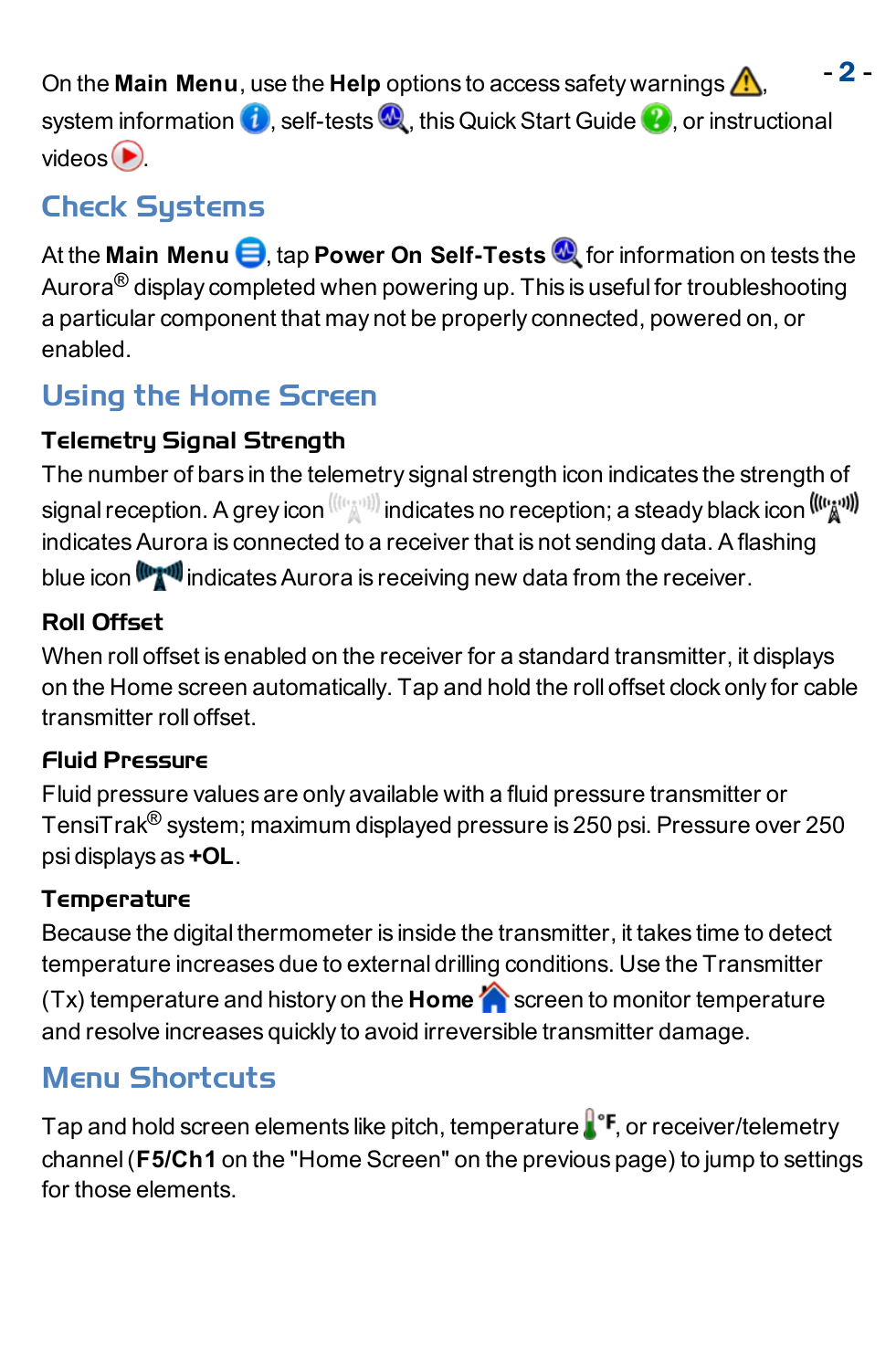## - <sup>3</sup> - Depth Readings

When the receiver takes a depth reading at the locate line, Aurora displays the blue Depth Bar. Data is highlighted blue for 10 seconds and remains for 5 minutes.

### Predicted Depth

When the receiver takes a depth reading at the front locate point (FLP), Aurora displays the blue Depth *and* Distance Bars. Data is highlighted blue for 10 seconds and remains for 5 minutes.



#### $\binom{r}{r}$ Telemetry Setting for Classic F5

Recent updates to Aurora software include an enhanced telemetry option called **Tele-B**. It isthe default and recommended selection for Falcon systems, classicF2, and most classicF5.However, for classicF5 receiverson software versions1.01– 1.03 (see Info >TeleSWver), selectClassicF5 for **standard** telemetry.

> **Watch our DigiTrak® training videos at** *[www.youtube.com/dcikent](http://www.youtube.com/dcikent)*

For detailed information, see your system operator's manual, available at [www.DigiTrak.com](http://www.digitrak.com/). If you have questions, contact Customer Service at 425.251.0559 or 800.288.3610 US/CA.